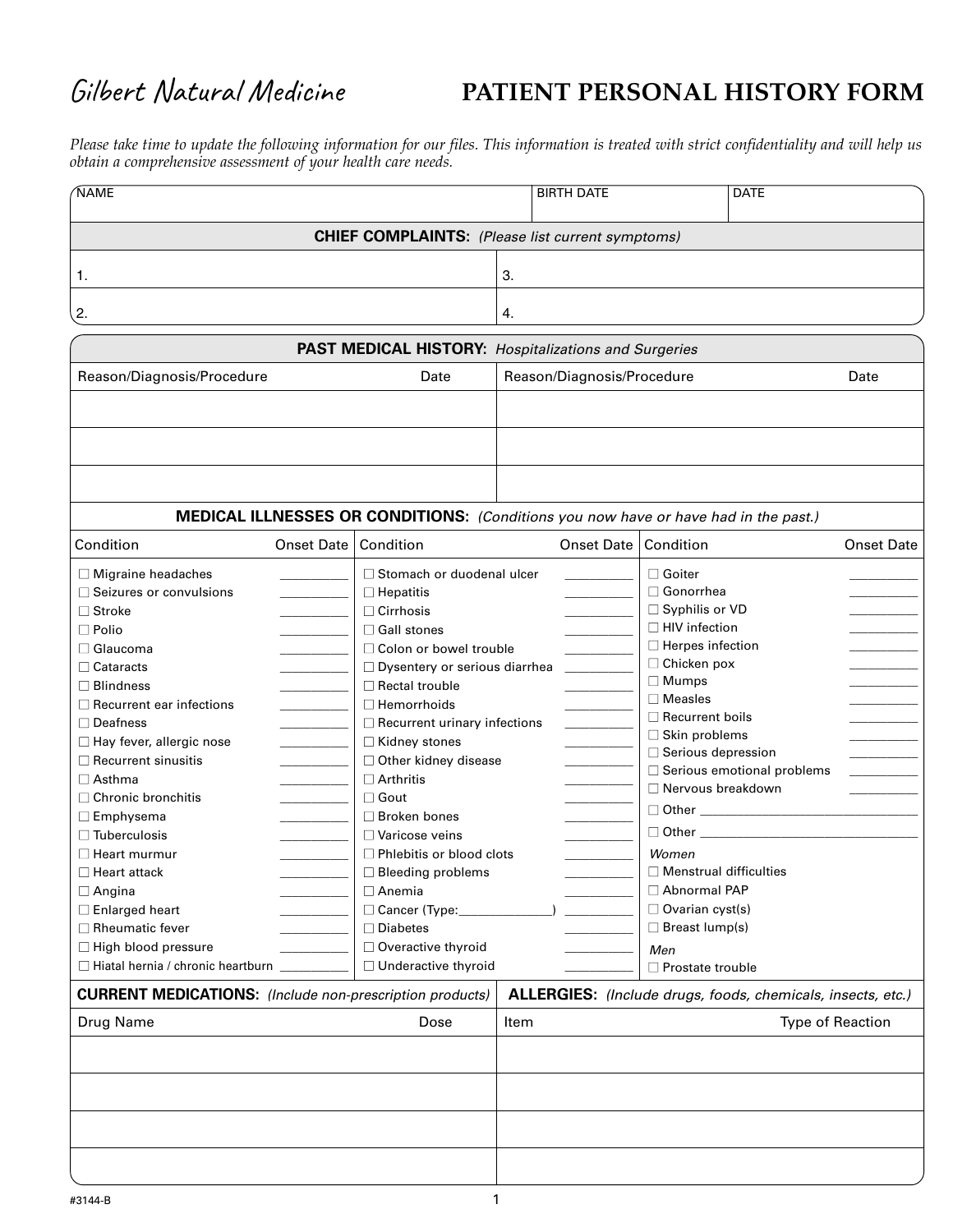| FAMILY HISTORY: Please complete the following information on your relatives. |        |      |     |                                     |
|------------------------------------------------------------------------------|--------|------|-----|-------------------------------------|
|                                                                              | Living | Dead | Age | Chronic Condition(s)/Cause of Death |
| Father                                                                       |        |      |     |                                     |
| Mother                                                                       |        |      |     |                                     |
| Brothers (No. _____) & Sisters (No. _____                                    |        |      |     |                                     |
|                                                                              |        |      |     |                                     |
|                                                                              |        |      |     |                                     |
|                                                                              |        |      |     |                                     |
| Spouse                                                                       |        |      |     |                                     |
| Children (No._                                                               |        |      |     |                                     |

| <b>SOCIAL/PERSONAL HISTORY:</b> Please complete the following information about yourself.                                                                                                                                              |  |  |  |  |
|----------------------------------------------------------------------------------------------------------------------------------------------------------------------------------------------------------------------------------------|--|--|--|--|
|                                                                                                                                                                                                                                        |  |  |  |  |
| Education completed:                                                                                                                                                                                                                   |  |  |  |  |
| □ Grade: _______  □ High School  □ College: ______ years, degree/major__________________  □ Post-graduate:_____________________________                                                                                                |  |  |  |  |
| Marital status: □ Single □ Married (Date: ____________) □ Separated (Date: ____________) □ Divorce (Date: _____________)<br>$\Box$ Widowed (Date: $\Box$                                                                               |  |  |  |  |
| Married ______ time(s): #1:______ yrs, ______ children   #2:______ yrs, ______ children   #3:______ yrs, ______ children                                                                                                               |  |  |  |  |
| Personal habits: (check all that apply)                                                                                                                                                                                                |  |  |  |  |
| $\Box$ Currently use tobacco: Type: $\Box$ Cigarettes $\Box$ Cigars $\Box$ Pipe $\Box$ Smokeless tobacco Amount /day: Years: Years:                                                                                                    |  |  |  |  |
|                                                                                                                                                                                                                                        |  |  |  |  |
| $\Box$ Exposed to second-hand smoke                                                                                                                                                                                                    |  |  |  |  |
|                                                                                                                                                                                                                                        |  |  |  |  |
| $\square$ Use recreational drugs: Type: $\square$ is a set of the set of the set of the set of the set of the set of the set of the set of the set of the set of the set of the set of the set of the set of the set of the set of the |  |  |  |  |
| □ Consume caffeine: Beverage: ___________________________________Amount/day:___________________________________                                                                                                                        |  |  |  |  |
|                                                                                                                                                                                                                                        |  |  |  |  |
| $\Box$ Wear my seatbelt: Frequency (%):                                                                                                                                                                                                |  |  |  |  |
| Sexual history: $\Box$ Multiple sex partners<br>$\Box$ Prefer opposite sex $\Box$ Prefer same-sex relationships                                                                                                                        |  |  |  |  |

| <b>REVIEW OF SYSTEMS:</b> (Please check any item which describes recent or ongoing symptoms)                                                                                                                                                                                                                                            |                   |
|-----------------------------------------------------------------------------------------------------------------------------------------------------------------------------------------------------------------------------------------------------------------------------------------------------------------------------------------|-------------------|
| General:                                                                                                                                                                                                                                                                                                                                | None apply        |
| $\Box$ Significant weight loss<br>$\Box$ Loss of feeling of well-being<br>$\Box$ Fatique or loss of energy<br>$\Box$ Difficulty sleeping<br>Comment:                                                                                                                                                                                    |                   |
| Ear-Nose-Throat:                                                                                                                                                                                                                                                                                                                        | $\Box$ None apply |
| $\Box$ Ringing in ears<br>$\Box$ Dizziness<br>$\Box$ Hearing loss<br>$\Box$ Chronic headaches<br>$\Box$ Chronic nasal congestion $\Box$ Recurring sinus infections $\Box$ Nose bleeds $\Box$ Nasal obstruction<br>$\Box$ Toothache<br>$\Box$ Sore throat<br>$\Box$ Bleeding gums<br>$\Box$ Breath odor<br>$\Box$ Hoarseness<br>Comment: |                   |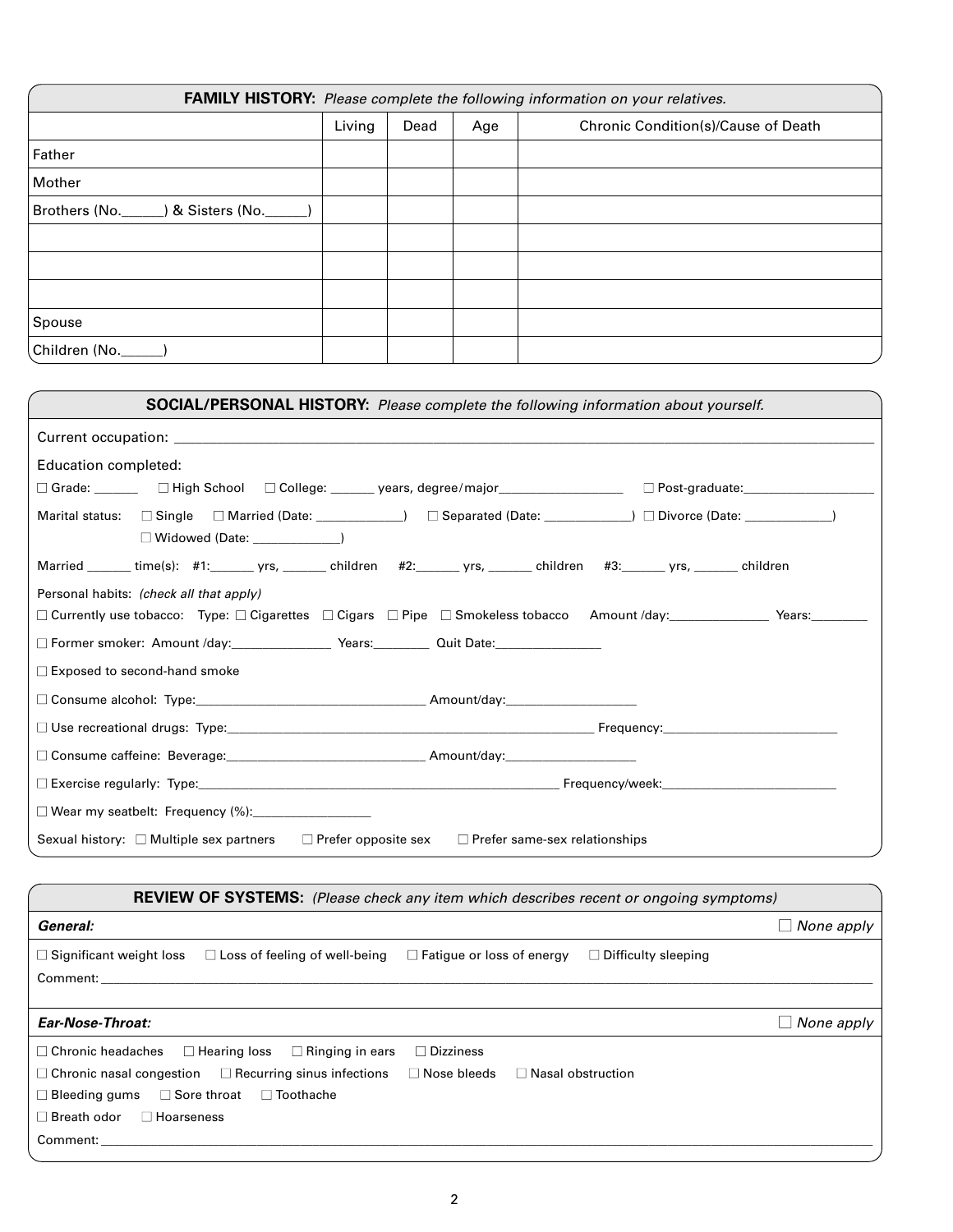| Name:                                                                                                                                                                                                                                                                                                                                                                                                               |                                                                | Date: _           |
|---------------------------------------------------------------------------------------------------------------------------------------------------------------------------------------------------------------------------------------------------------------------------------------------------------------------------------------------------------------------------------------------------------------------|----------------------------------------------------------------|-------------------|
| <b>Respiratory:</b>                                                                                                                                                                                                                                                                                                                                                                                                 |                                                                | $\Box$ None apply |
| $\Box$ Shortness of breath<br>$\Box$ Cough<br>$\Box$ Wheezing<br>$\Box$ Chest congestion<br>□ Coughing up blood<br>$\Box$ Choking<br>$\Box$ Noisy breathing<br>□ History of Tuberculosis (TB)<br>$\Box$ History of pneumonia                                                                                                                                                                                        |                                                                |                   |
| Cardiovascular:                                                                                                                                                                                                                                                                                                                                                                                                     |                                                                | $\Box$ None apply |
| $\Box$ Chest pain<br>$\Box$ Heart fluttering/racing<br>$\Box$ Heart murmur<br>□ Awakening due to shortness of breath<br>$\Box$ Difficulty breathing when lying down $\Box$ Leg swelling<br>$\Box$ Pain in buttocks or legs with exercise<br>$\Box$ Sensitivity of hands/feet to temperature changes                                                                                                                 | $\Box$ Decreased exercise tolerance                            |                   |
| <b>Gastrointestinal:</b>                                                                                                                                                                                                                                                                                                                                                                                            |                                                                | $\Box$ None apply |
| $\Box$ Nausea<br>$\Box$ Diarrhea<br>$\Box$ Constipation<br>$\Box$ Stomach pains<br>$\Box$ Vomiting<br>$\Box$ Frequent heartburn<br>$\Box$ Indigestion<br>□ Belching/sour taste<br>$\Box$ History of hepatitis<br>$\Box$ History of yellow jaundice<br>Rectal:<br>$\Box$ Rectal pain or irritation<br>$\Box$ Swelling or hemorrhoids<br>$\Box$ Rectal bleeding                                                       | $\Box$ Difficulty swallowing<br>$\Box$ Bloating                |                   |
| Lymphatic/Hematologic:                                                                                                                                                                                                                                                                                                                                                                                              |                                                                | $\Box$ None apply |
| $\Box$ Unusual lymph node swelling (in neck, arm pit, or groin)<br>□ Painful lymph nodes<br>$\Box$ Blood clots<br>$\Box$ Bruise easily<br>□ Unusual bleeding<br>$\Box$ History of anemia                                                                                                                                                                                                                            |                                                                |                   |
| Musculoskeletal:                                                                                                                                                                                                                                                                                                                                                                                                    |                                                                | $\Box$ None apply |
| □ Limb or joint swelling/stiffness/redness<br>$\Box$ Limb or joint pains<br>$\Box$ Limb or joint deformity<br>$\Box$ Muscle weakness<br>$\square$ Loss of muscle bulk<br>$\Box$ Muscle spasms or twitching<br>$\Box$ Recurring back/neck pain $\Box$ Back/neck injury                                                                                                                                               |                                                                |                   |
| <b>Neurologic:</b>                                                                                                                                                                                                                                                                                                                                                                                                  |                                                                | $\Box$ None apply |
| □ Tremors/shakiness<br>$\Box$ Seizures<br>$\Box$ Unusual clumsiness<br>$\Box$ Limb weakness<br>$\Box$ History of significant head injury<br>□ Altered consciousness or black-outs<br>Comment: with the comment of the comment of the comment of the comment of the comment of the comment of the comment of the comment of the comment of the comment of the comment of the comment of the comment of the comment o | $\Box$ Numbness/tingling                                       | $\Box$ Stroke     |
| Psychologic:                                                                                                                                                                                                                                                                                                                                                                                                        |                                                                | $\Box$ None apply |
| $\Box$ Periods of confusion/disorientation<br>$\Box$ Lapses in memory<br>$\Box$ Troublesome depression<br>$\Box$ Worry about things<br>$\Box$ Mood swings<br>$\Box$ Unusual stress $\Box$ History of physical or mental abuse                                                                                                                                                                                       | □ Difficulty concentrating<br>$\Box$ History of mental illness |                   |
| Skin:                                                                                                                                                                                                                                                                                                                                                                                                               |                                                                | $\Box$ None apply |
| $\Box$ Unusual dryness<br>$\Box$ Changes in hair<br>$\Box$ Itching<br>$\Box$ Rash                                                                                                                                                                                                                                                                                                                                   | $\Box$ Changes in pigmentation                                 |                   |